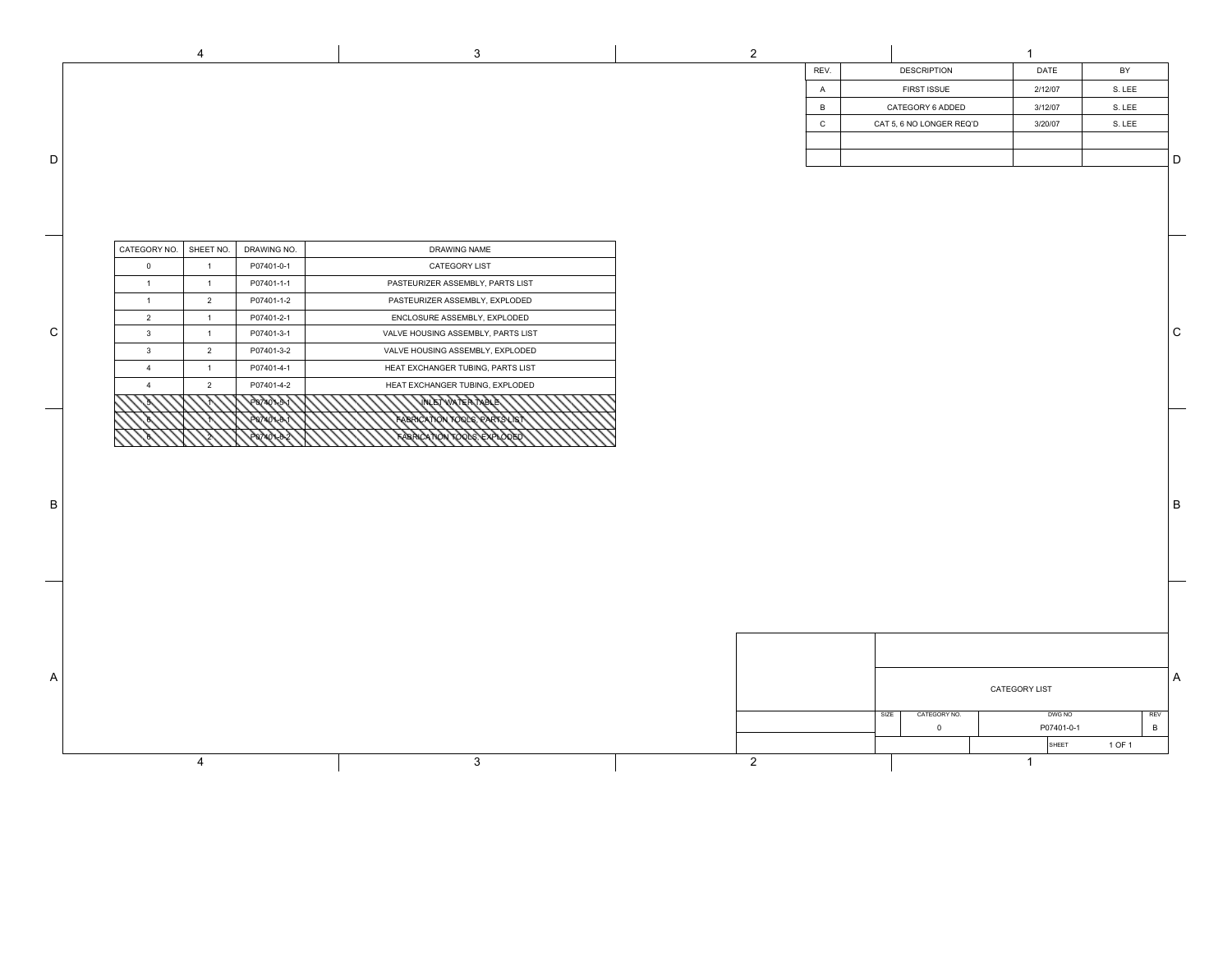|              |                 | 4                | 3                                 | $\overline{2}$ |                |      |                                 | -1                               |            |                |                |
|--------------|-----------------|------------------|-----------------------------------|----------------|----------------|------|---------------------------------|----------------------------------|------------|----------------|----------------|
|              |                 |                  |                                   |                | REV.           |      | <b>DESCRIPTION</b>              | DATE                             |            | BY             |                |
|              |                 |                  |                                   |                | $\overline{A}$ |      | FIRST ISSUE                     | 2/11/07                          |            | N. CROIX       |                |
|              |                 |                  |                                   |                | $\,$ B         |      | VALVE HOUSING COMPARTMENT ADDED | 3/21/07                          |            | N. CROIX       |                |
|              |                 |                  |                                   |                |                |      |                                 |                                  |            |                |                |
|              |                 |                  |                                   |                |                |      |                                 |                                  |            |                |                |
| D            |                 |                  |                                   |                |                |      |                                 |                                  |            |                | D              |
|              |                 |                  |                                   |                |                |      |                                 |                                  |            |                |                |
|              |                 |                  |                                   |                |                |      |                                 |                                  |            |                |                |
|              |                 |                  |                                   |                |                |      |                                 |                                  |            |                |                |
|              |                 |                  |                                   |                |                |      |                                 |                                  |            |                |                |
|              |                 |                  |                                   |                |                |      |                                 |                                  |            |                |                |
|              |                 |                  |                                   |                |                |      |                                 |                                  |            |                |                |
|              |                 |                  |                                   |                |                |      |                                 |                                  |            |                |                |
|              |                 |                  |                                   |                |                |      |                                 |                                  |            |                |                |
|              | <b>ITEM</b>     | QTY.             | <b>DESCRIPTION</b>                |                |                |      |                                 |                                  |            |                |                |
| ${\rm C}$    | $\overline{1}$  | $\overline{1}$   | GLASS                             |                |                |      |                                 |                                  |            |                | C              |
|              | $\overline{2}$  | $\overline{1}$   | COLLECTOR, ALUMINUM 5052, COATED  |                |                |      |                                 |                                  |            |                |                |
|              | $\mathbf{3}$    | $\overline{1}$   | MIDDLE PLATE, ALUMINUM 5052       |                |                |      |                                 |                                  |            |                |                |
|              | $\overline{4}$  | $\overline{1}$   | BOTTOM PLATE, ALUMINUM 5052       |                |                |      |                                 |                                  |            |                |                |
|              | $5\phantom{.0}$ | SEE BOM          | INSULATION, FIBER GLASS           |                |                |      |                                 |                                  |            |                |                |
|              | $6\overline{6}$ | SEE CAT 2        | ENCLOSURE ASSEMBLY                |                |                |      |                                 |                                  |            |                |                |
|              | $\overline{7}$  | SEE CAT 4        | HEAT EXCHANGER TUBING ASSEMBLY    |                |                |      |                                 |                                  |            |                |                |
|              | 8               | SEE CAT 3        | VALVE HOUSING ASSEMBLY            |                |                |      |                                 |                                  |            |                |                |
|              | 9               | $\overline{1}$   | AIR VENT                          |                |                |      |                                 |                                  |            |                |                |
|              | 10              | $\overline{2}$   | 3/16" THICK SPACER ASSEMBLY FRAME |                |                |      |                                 |                                  |            |                |                |
|              | 11              | $\boldsymbol{8}$ | ENCLOSURE STAND FRAME BOLTS       |                |                |      |                                 |                                  |            |                |                |
| $\, {\bf B}$ |                 |                  |                                   |                |                |      |                                 |                                  |            |                | B              |
|              |                 |                  |                                   |                |                |      |                                 |                                  |            |                |                |
|              |                 |                  |                                   |                |                |      |                                 |                                  |            |                |                |
|              |                 |                  |                                   |                |                |      |                                 |                                  |            |                |                |
|              |                 |                  |                                   |                |                |      |                                 |                                  |            |                |                |
|              |                 |                  |                                   |                |                |      |                                 |                                  |            |                |                |
|              |                 |                  |                                   |                |                |      |                                 |                                  |            |                |                |
|              |                 |                  |                                   |                |                |      |                                 |                                  |            |                |                |
|              |                 |                  |                                   |                |                |      |                                 |                                  |            |                |                |
|              |                 |                  |                                   |                |                |      |                                 |                                  |            |                |                |
| A            |                 |                  |                                   |                |                |      |                                 | PASTEURIZER ASSEMBLY, PARTS LIST |            |                | $\overline{A}$ |
|              |                 |                  |                                   |                |                |      |                                 |                                  |            |                |                |
|              |                 |                  |                                   |                |                | SIZE | CATEGORY NO.                    |                                  | DWG NO     | REV            |                |
|              |                 |                  |                                   |                |                |      | $\overline{1}$                  |                                  | P07401-1-1 | $\overline{B}$ |                |
|              |                 |                  |                                   |                |                |      |                                 |                                  | SHEET      | 1 OF 2         |                |
|              |                 | 4                | 3                                 | $\overline{2}$ |                |      |                                 | $\mathbf{1}$                     |            |                |                |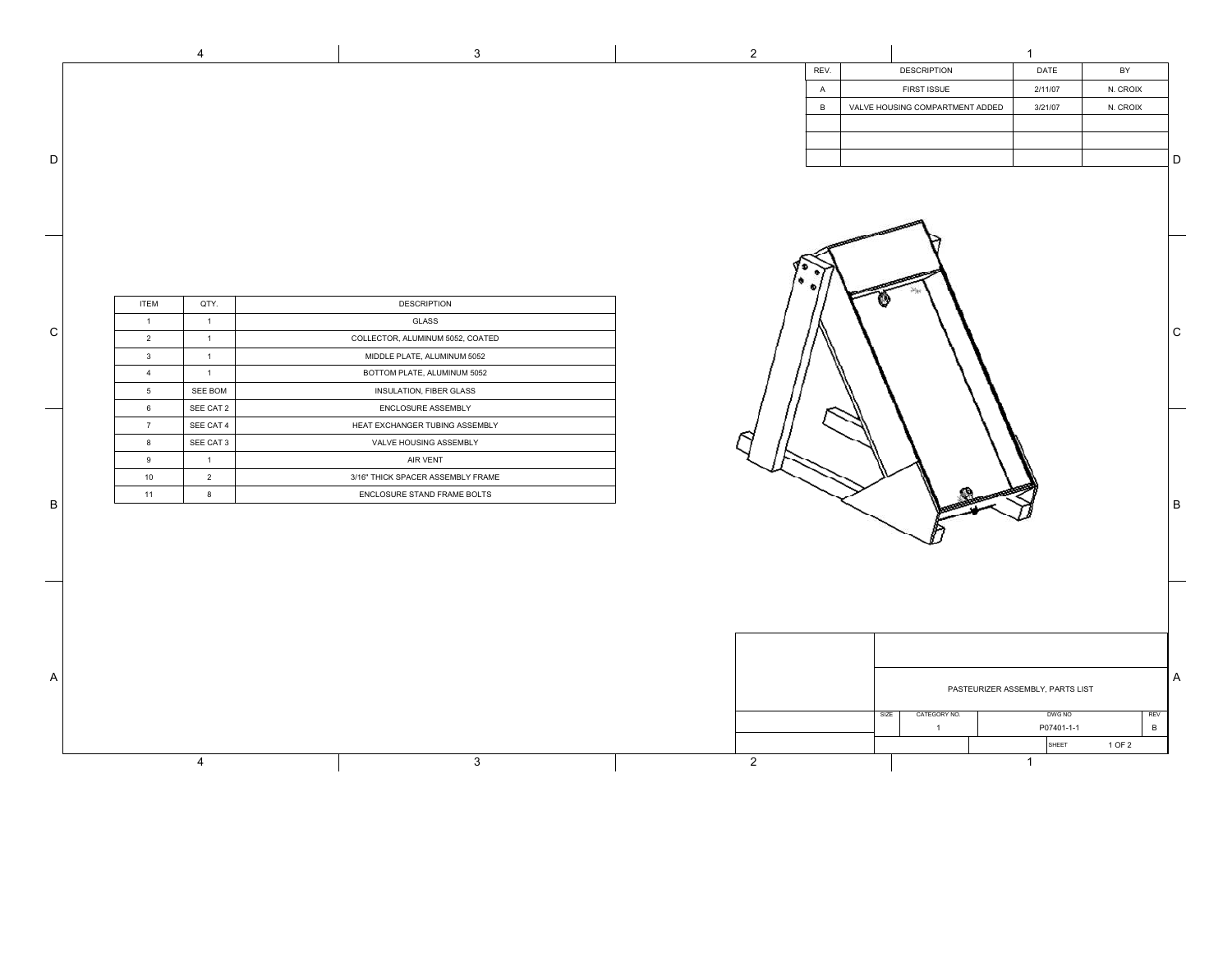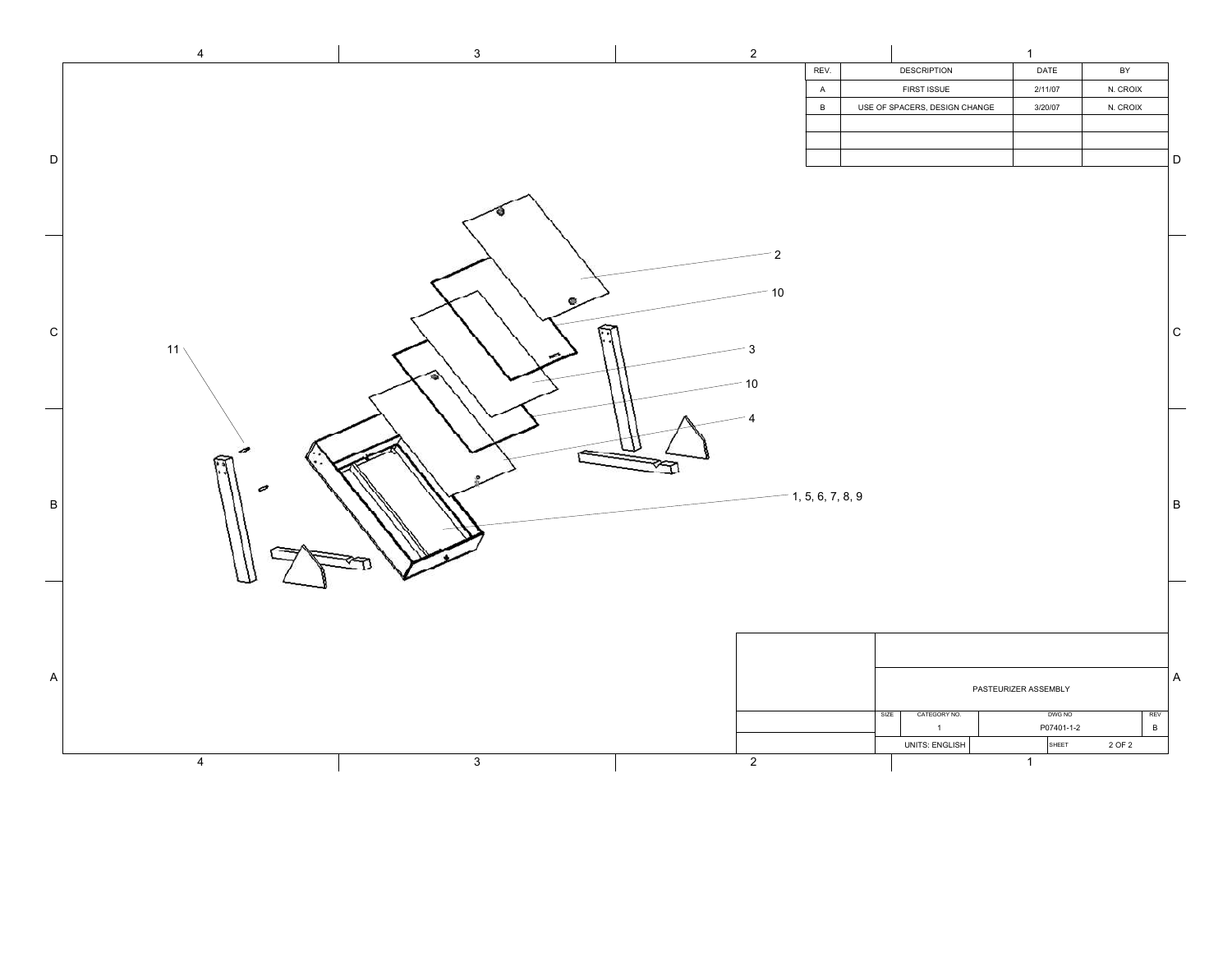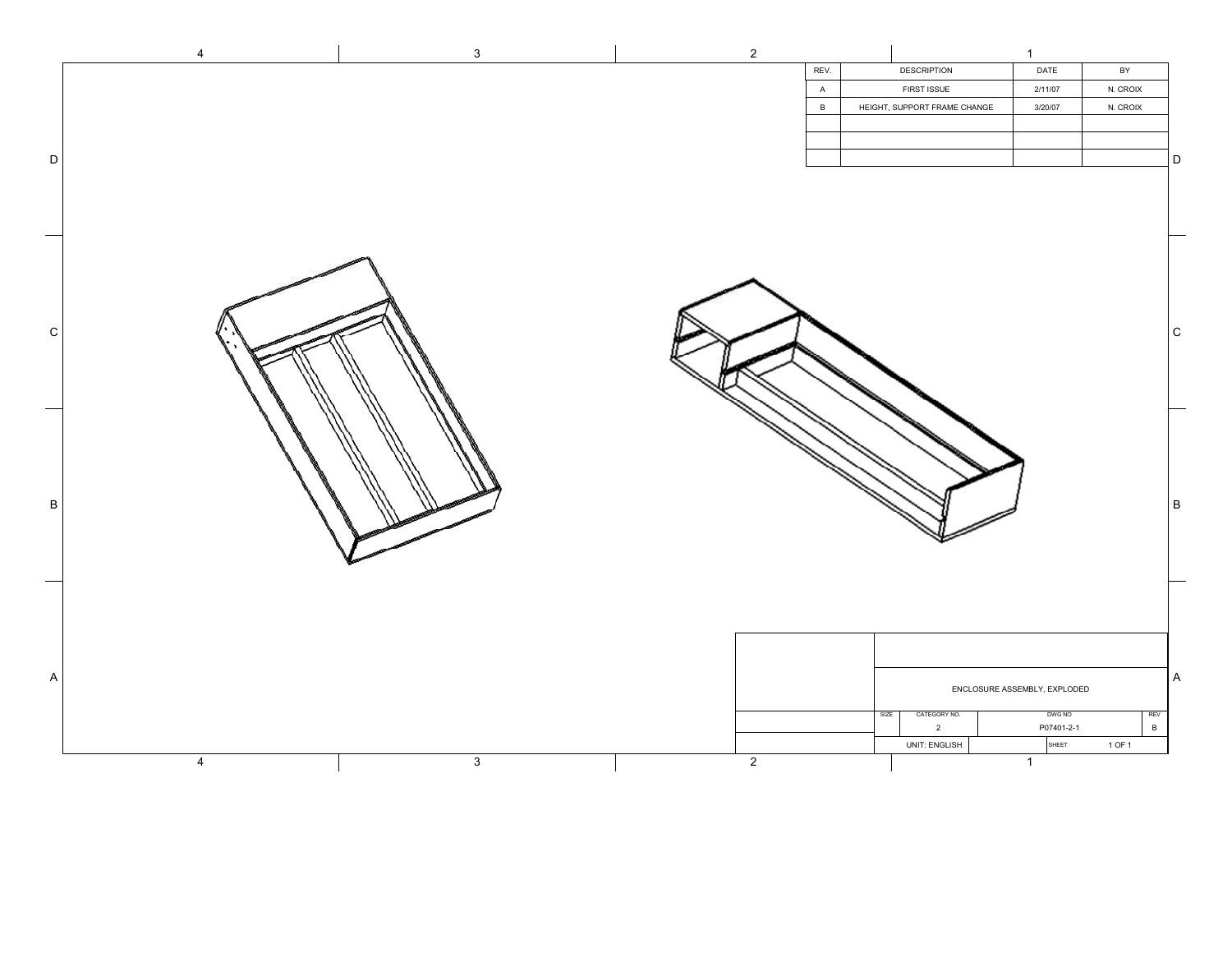|             |                                   | $\overline{4}$                   | $\mathbf{3}$                         | $\overline{2}$ |              |      |                                     | $\mathbf{1}$                                                        |          |                          |
|-------------|-----------------------------------|----------------------------------|--------------------------------------|----------------|--------------|------|-------------------------------------|---------------------------------------------------------------------|----------|--------------------------|
|             |                                   |                                  |                                      |                | REV.         |      | <b>DESCRIPTION</b>                  | DATE                                                                | BY       |                          |
|             |                                   |                                  |                                      |                | A            |      | FIRST ISSUE                         | 2/10/07                                                             | S. LEE   |                          |
|             |                                   |                                  |                                      |                | $\,$ B       |      | VALVE MODIFIED TO ADDRESS LEAKAGE   | 3/12/07                                                             | S. LEE   |                          |
|             |                                   |                                  |                                      |                | $\mathtt{C}$ |      | HOUSING MODIFICATION, INCL. AIR TAP | 3/18/07                                                             | E. AIKEN |                          |
|             |                                   |                                  |                                      |                |              |      |                                     |                                                                     |          |                          |
| $\mathsf D$ |                                   |                                  |                                      |                |              |      |                                     |                                                                     |          | D                        |
| —           |                                   |                                  |                                      |                |              |      |                                     |                                                                     |          |                          |
| ${\rm c}$   | <b>ITEM</b>                       | QTY.                             | <b>DESCRIPTION</b>                   |                |              |      |                                     |                                                                     |          | $\mathsf C$              |
|             | $\overline{1}$                    | $\overline{1}$                   | VALVE HOUSING, TOP                   |                |              |      |                                     |                                                                     |          |                          |
|             | $\overline{2}$                    | $\overline{1}$                   | VALVE HOUSING, BOTTOM                |                |              |      |                                     |                                                                     |          |                          |
|             | $\mathbf{3}$                      | $\overline{1}$                   | GASKET                               |                |              |      |                                     |                                                                     |          |                          |
|             | $\overline{4}$                    | $\overline{1}$                   | THERMOSTAT VALVE, 160 F, STANT 13006 |                |              |      |                                     |                                                                     |          |                          |
| —<br>—      | $5\phantom{.0}$<br>$6\phantom{a}$ | $\overline{4}$<br>$\overline{4}$ | BOLT 6/32" X 3/4" LONG<br>NUT 6/32"  |                |              |      |                                     |                                                                     |          |                          |
| $\sf B$     |                                   |                                  |                                      |                |              |      |                                     |                                                                     |          | $\sf B$                  |
| $\mathsf A$ |                                   |                                  |                                      |                |              | SIZE | CATEGORY NO.<br>$\mathbf{3}$        | VALVE HOUSING ASSEMBLY, PARTS LIST<br>DWG NO<br>P07401-3-1<br>SHEET | 1 OF 2   | A<br>REV<br>$\mathtt{C}$ |
|             |                                   | $\overline{4}$                   | $\mathsf 3$                          | $\overline{2}$ |              |      |                                     | $\mathbf{1}$                                                        |          |                          |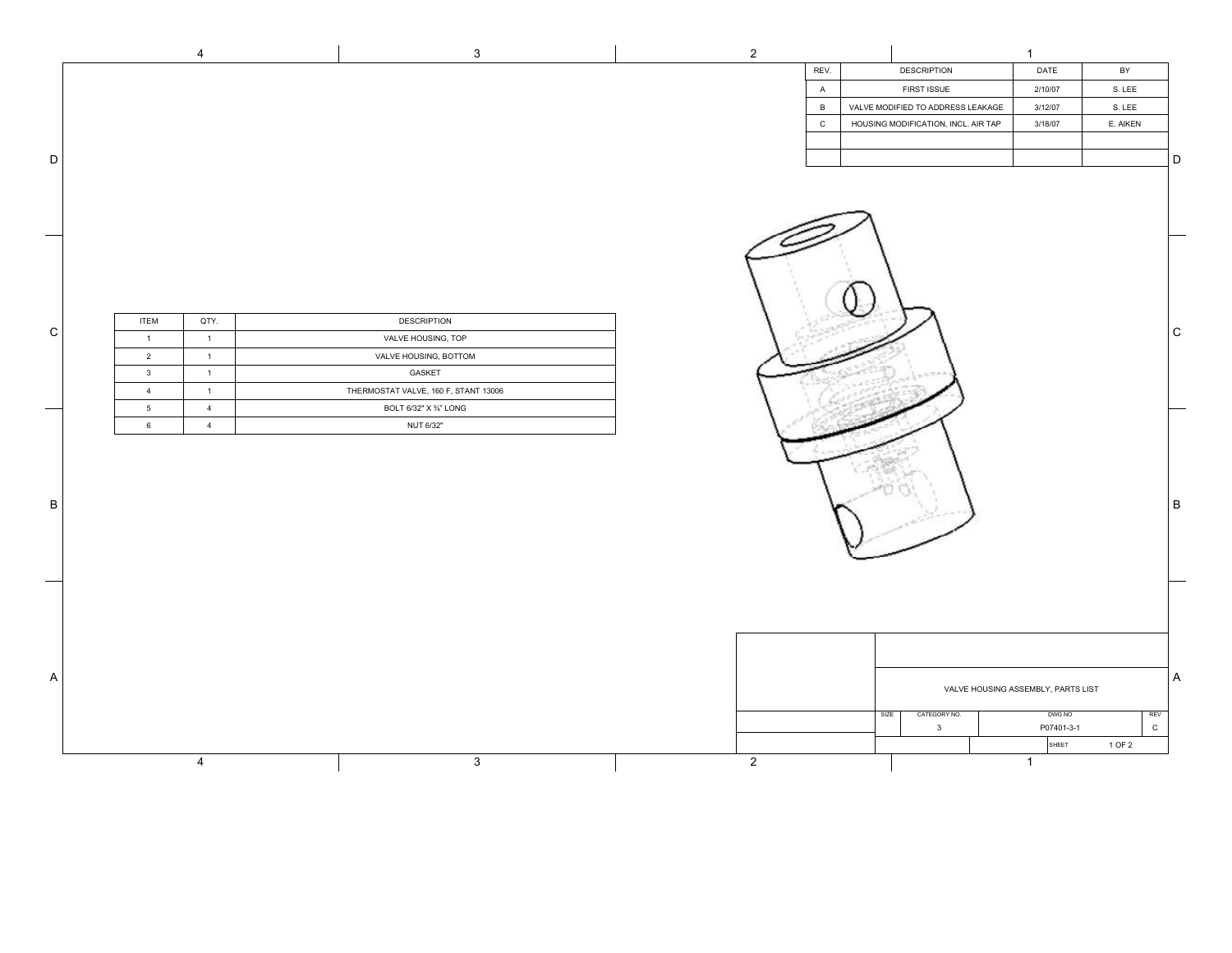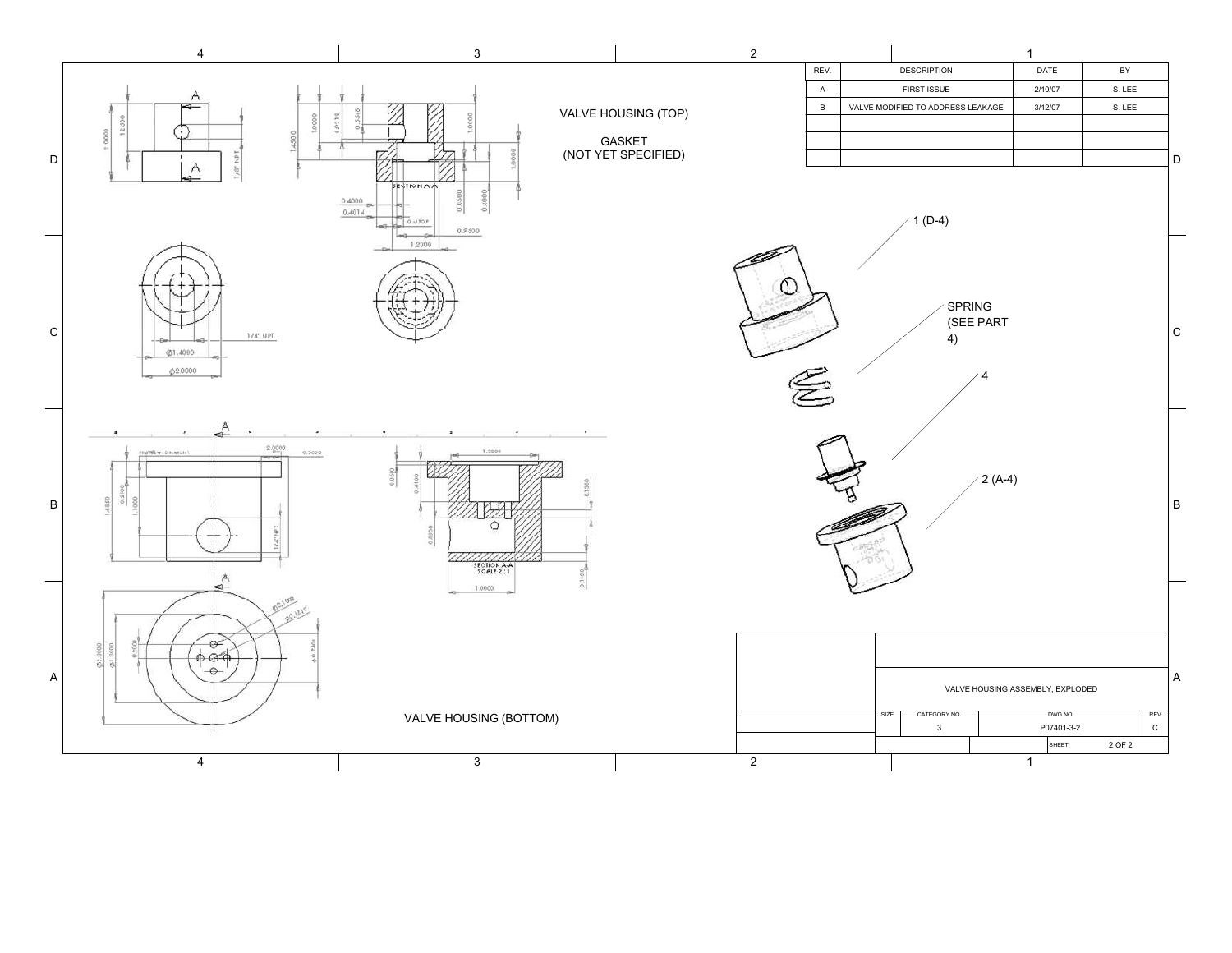|             | 4                                                                                                                                                                                   | $\mathbf{3}$                                                                                                                                                                                                                                                                                   | $\overline{2}$ |              |                                     | $\mathbf{1}$                                |              |             |
|-------------|-------------------------------------------------------------------------------------------------------------------------------------------------------------------------------------|------------------------------------------------------------------------------------------------------------------------------------------------------------------------------------------------------------------------------------------------------------------------------------------------|----------------|--------------|-------------------------------------|---------------------------------------------|--------------|-------------|
|             |                                                                                                                                                                                     |                                                                                                                                                                                                                                                                                                |                | REV.         | <b>DESCRIPTION</b>                  | DATE                                        | BY           |             |
|             |                                                                                                                                                                                     |                                                                                                                                                                                                                                                                                                |                | A            | FIRST ISSUE                         | 2/10/07                                     | S. LEE       |             |
|             |                                                                                                                                                                                     |                                                                                                                                                                                                                                                                                                |                | B            | WELDED FLANGE PIECE, 1/4" NPT CONN. | 3/19/07                                     | S. LEE       |             |
|             |                                                                                                                                                                                     |                                                                                                                                                                                                                                                                                                |                | $\mathtt{C}$ | PIPING MODIFICATION, NO TUBING      | 3/20/07                                     | S. LEE       |             |
|             |                                                                                                                                                                                     |                                                                                                                                                                                                                                                                                                |                |              |                                     |                                             |              |             |
| $\mathsf D$ |                                                                                                                                                                                     |                                                                                                                                                                                                                                                                                                |                |              |                                     |                                             |              | D           |
|             |                                                                                                                                                                                     |                                                                                                                                                                                                                                                                                                |                |              |                                     |                                             |              |             |
|             |                                                                                                                                                                                     |                                                                                                                                                                                                                                                                                                |                |              |                                     |                                             |              |             |
| ${\rm C}$   |                                                                                                                                                                                     |                                                                                                                                                                                                                                                                                                |                |              |                                     |                                             |              | $\mathbf C$ |
| $\sf B$     | <b>ITEM</b><br>QTY.<br>$\overline{4}$<br>$\blacksquare$<br>SEE CAT 3<br>$5\phantom{.0}$<br>$\overline{2}$<br>6<br>7<br>$\overline{4}$<br>8<br>$\overline{1}$<br>$\overline{4}$<br>9 | <b>DESCRIPTION</b><br>90 DEG. ELBOW, 1/4" FPT, MALE, FEMALE<br>VALVE HOUSING ASSEMBLY<br>DOUBLE THREADED 1/4" NPT NIPPLE CONNECT<br>FLANGED 1/4" CONNECT "TOP HAT", 2 SHOWN, 2 FOR FEED WATER<br>HIGH TEMP. FLEX HOSE, 1/2" ID, 5 IN. LONG<br>HOSE CLAMP, 2 AT VALVE CONNECT, 4 FOR FEED WATER |                |              |                                     |                                             |              | B           |
| A           |                                                                                                                                                                                     |                                                                                                                                                                                                                                                                                                |                |              | SIZE<br>CATEGORY NO.                | HEAT EXCHANGER TUBING, PARTS LIST<br>DWG NO | REV          | Α           |
|             |                                                                                                                                                                                     |                                                                                                                                                                                                                                                                                                |                |              | $\overline{4}$                      | P07401-4-1                                  | $\mathsf{C}$ |             |
|             |                                                                                                                                                                                     |                                                                                                                                                                                                                                                                                                |                |              |                                     | SHEET                                       | 1 OF 2       |             |
|             | 4                                                                                                                                                                                   | $\mathbf{3}$                                                                                                                                                                                                                                                                                   | $\overline{2}$ |              |                                     | $\overline{1}$                              |              |             |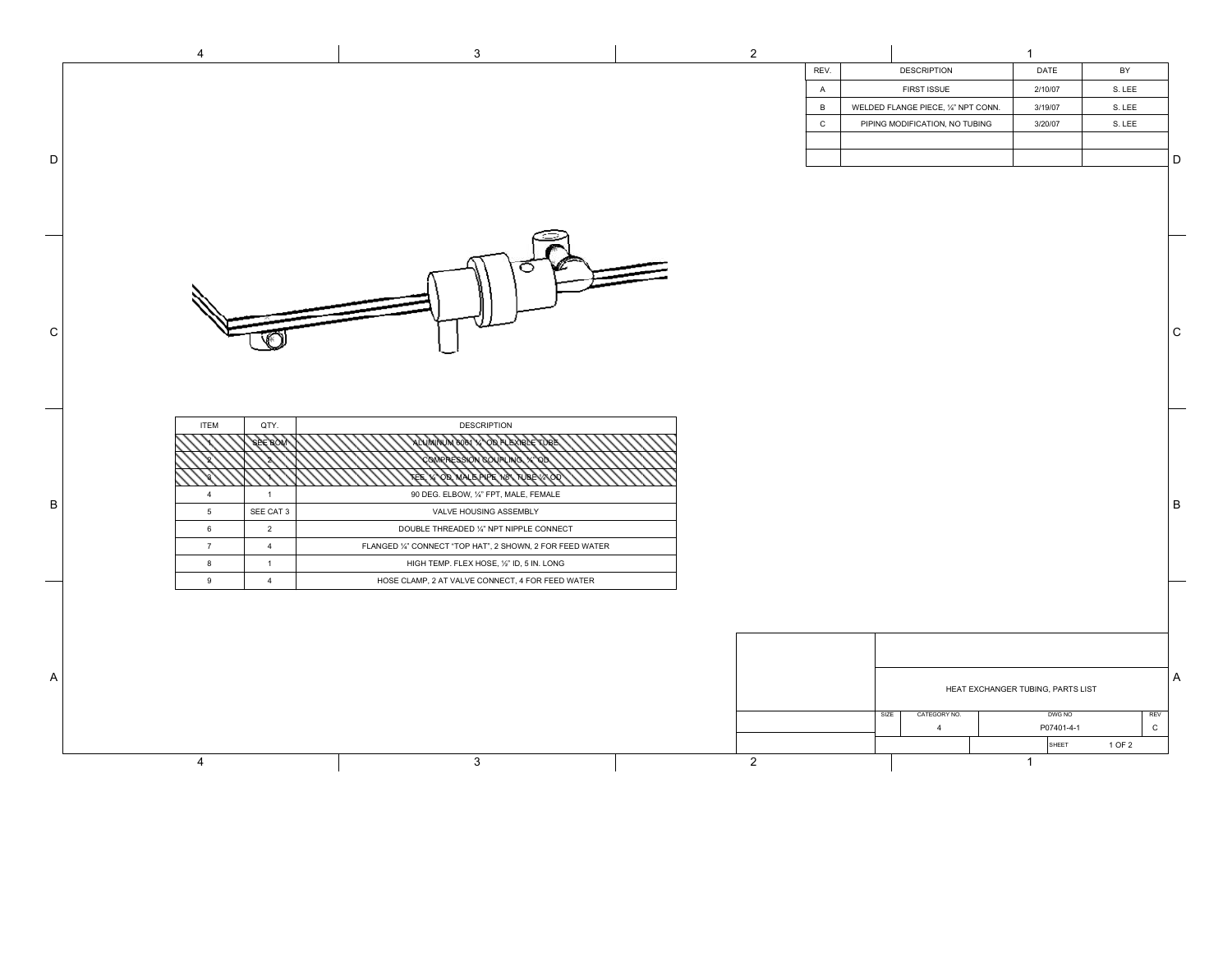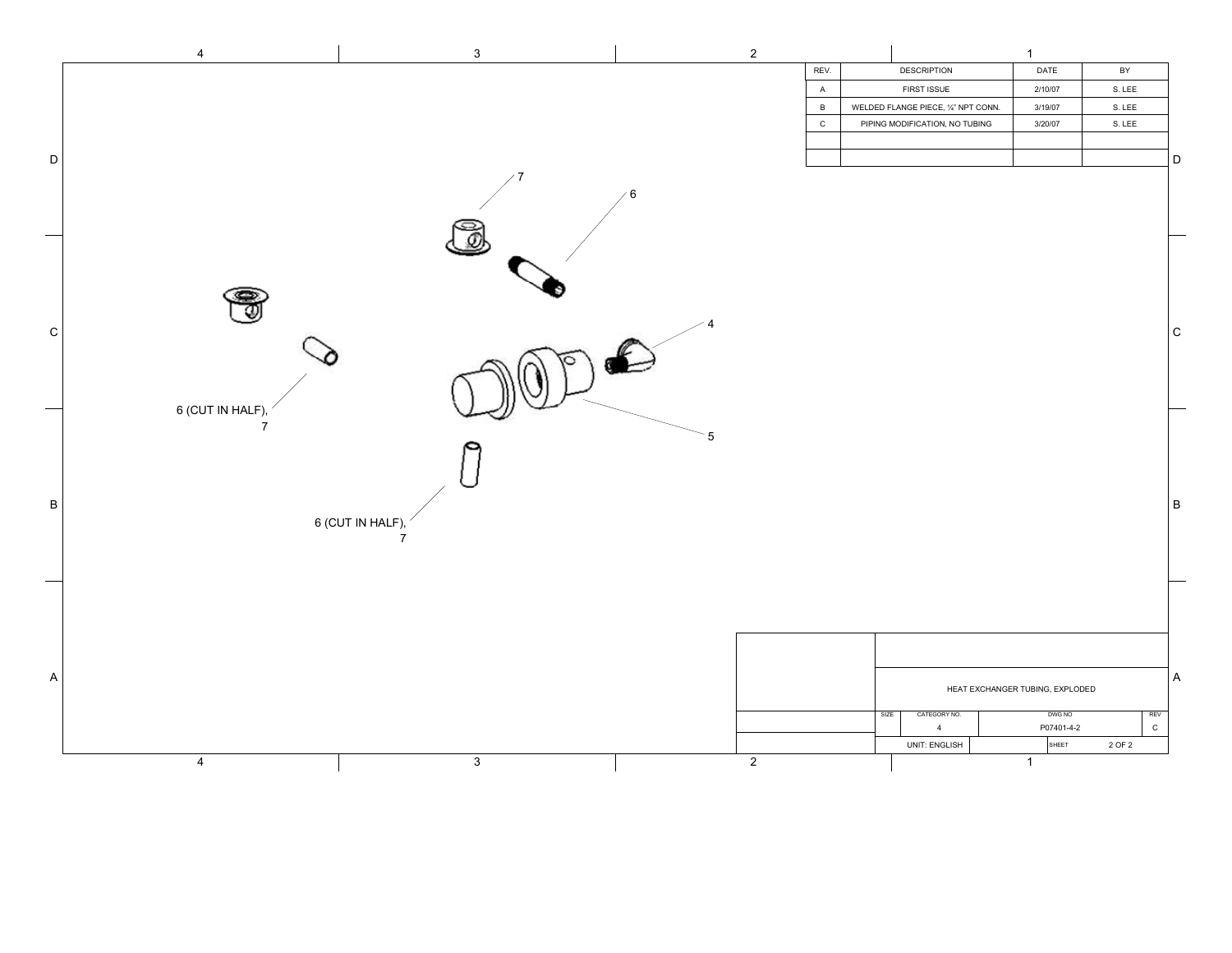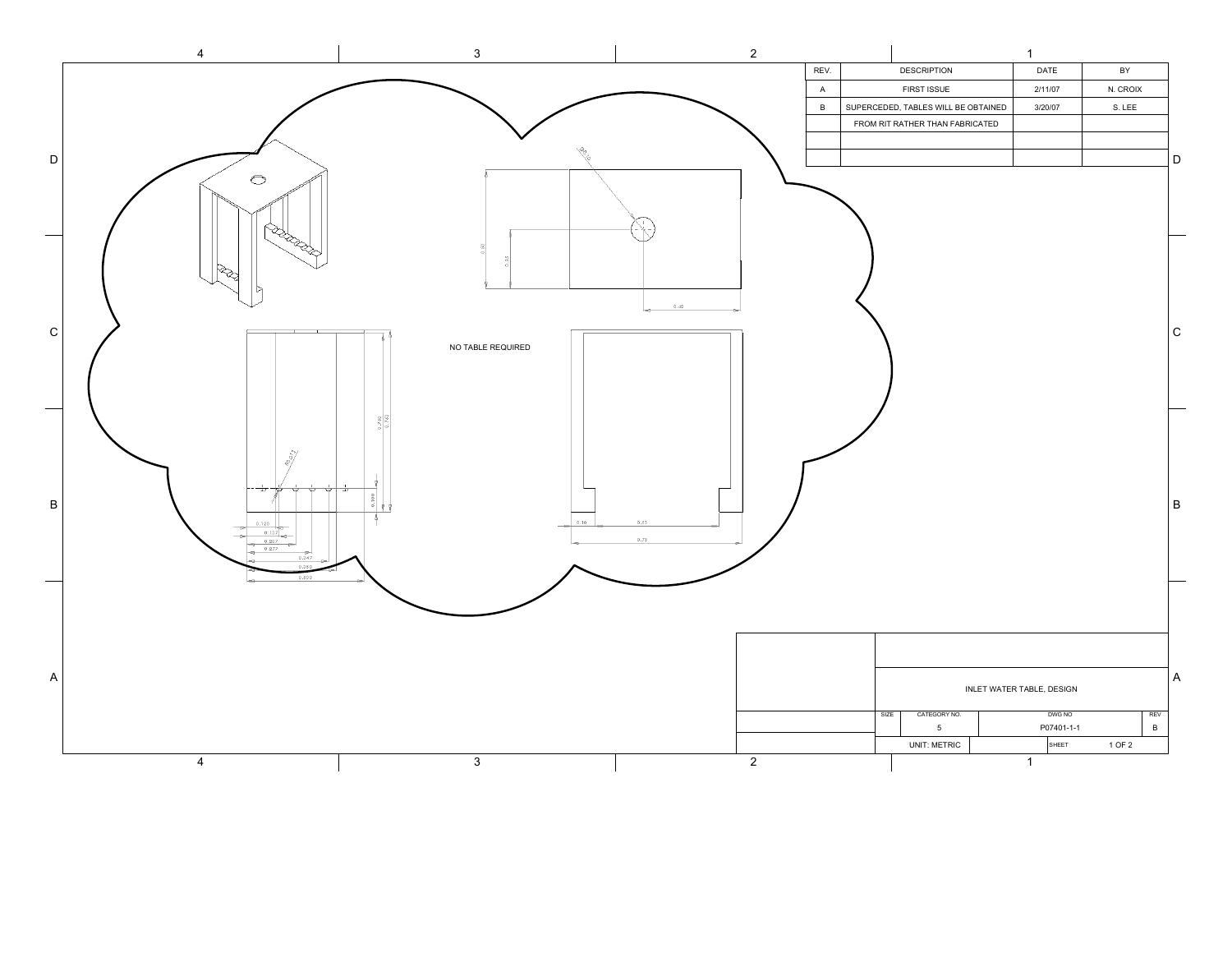